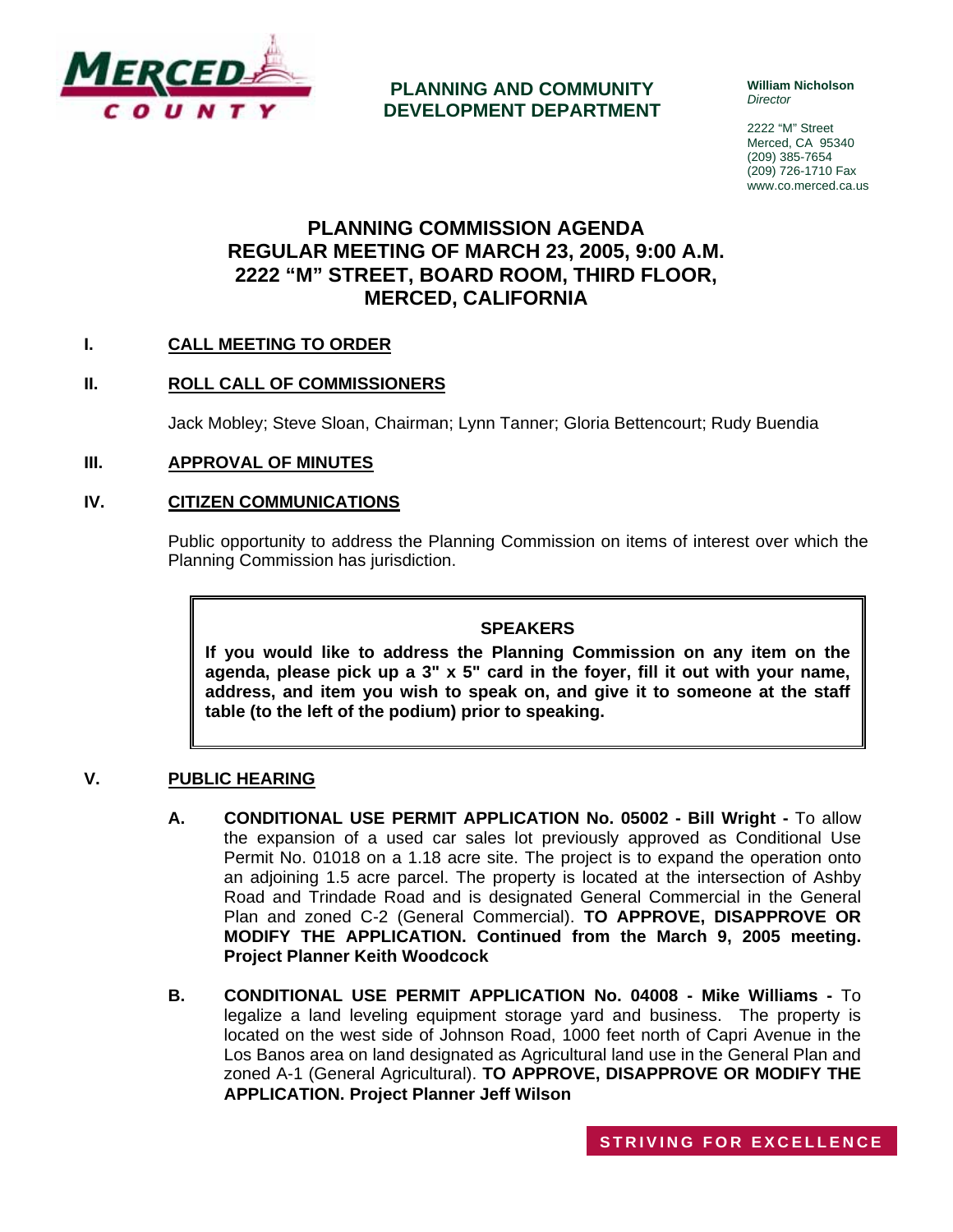- **C. MINOR SUBDIVISION APPLICATION No. 04056 Balbir Samra and Rajvinder Khakh -** To divide a 40 acre parcel into two parcels; Parcel No. 1 = 20 acres and Parcel No. 2 = 20 acres. The property is located on the north side of Bradbury Road and 665 feet east of Sycamore Street in the Delhi area on land designated Agricultural Land use in the General Plan and is zoned A-1 (General Agriculture). **TO APPROVE, DISAPPROVE OR MODIFY THE APPLICATION. Project Planner Jeff Wilson**
- **D. MINOR SUBDIVISION APPLICATION No. 05009 Michael Coelho** To divide 80.66 acres into four parcels resulting in three 20 acre parcels and one 20.66 acre parcel. The project is located on the east side of Van Clief Road, ½ mile south of Westside Boulevard in the Stevinson area. The project site is designated as Agricultural in the General Plan and is zoned A-1 (General Agricultural). **TO APPROVE, DISAPPROVE OR MODIFY THE APPLICATION. Project Planner Dave Gilbert**
- **E. MAJOR SUBDIVISION APPLICATION No. 97006 Fox Hills Management Group, LLC** – To review the Development Agreement produced by Fox Hills Management Group that will implement the conditions of approval and mitigation measures required for Fox Hills through the Specific Plan, Environmental Impact Report and Major Subdivision review and approval processes. **TO RECOMMEND TO THE BOARD OF SUPERVISORS ADOPTION, DISAPPROVAL OR MODIFICATION OF THE DEVELOPMENT AGREEMENT. Project Planner James Holland**
- **VI. CORRESPONDENCE**
- **VI. GENERAL BUSINESS**
- **VII. DIRECTOR'S REPORT**
- **VIII. ADJOURNMENT**

#### **APPEALS**

Any person may appeal any action of the Planning Director or Planning Commission within five (5) calendar days after the day the action is made. [Within ten (10) calendar days of action on subdivisions]. The deadline for appeals of Planning Commission actions, excluding subdivisions, is 5:00 p.m. on the Monday following the Planning Commission meeting. Please note that appeals may not be submitted on days that the County is officially closed.

Appeals of Planning Director's actions may be filed with the Planning Department and appeals of Planning Commission actions may be filed with the Clerk of the Board of Supervisors. Appeals must state appellant's name, action appealed and reasons for appeal. A filing fee set by Resolution of the Board of Supervisors must be submitted with the written appeal.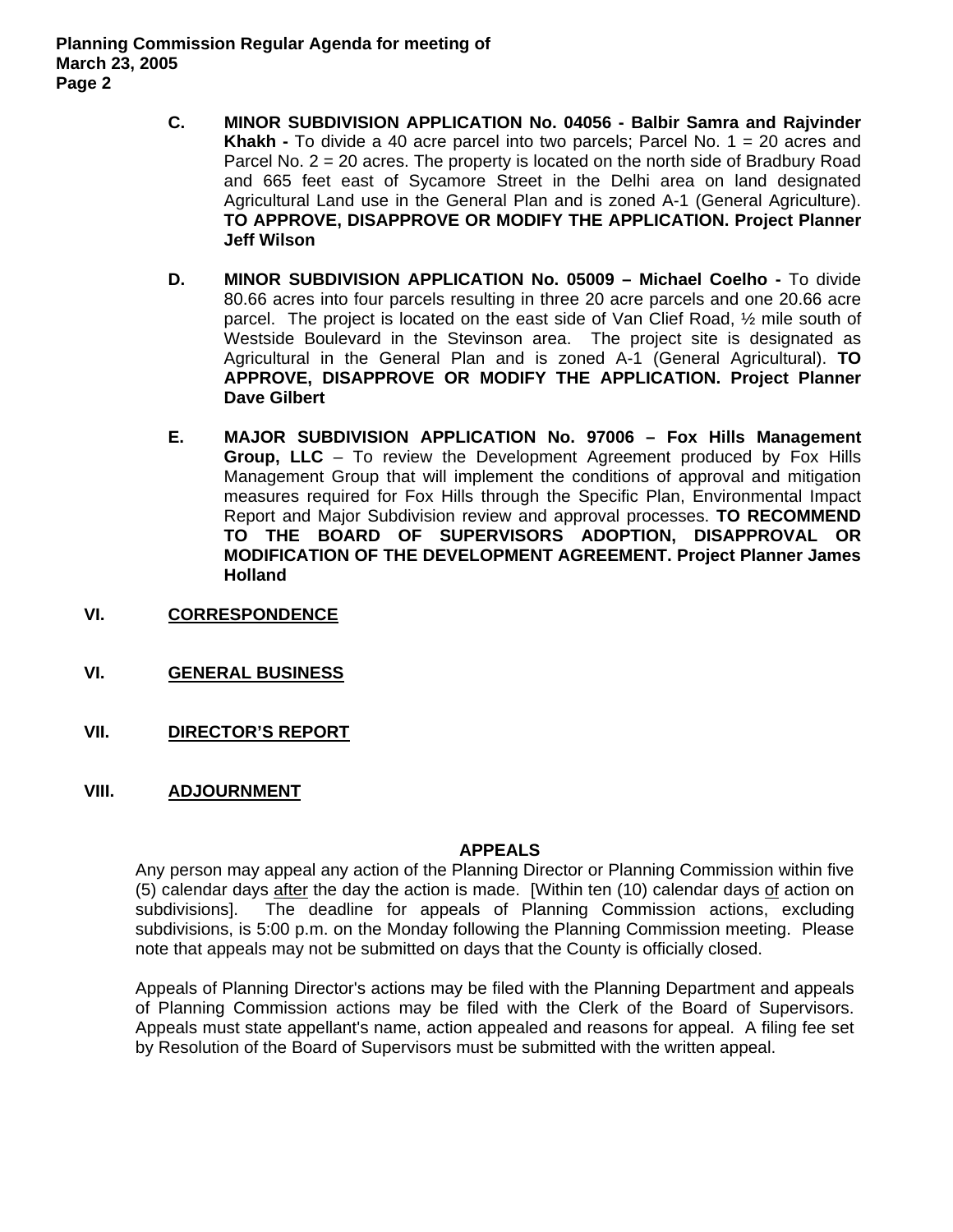# **MERCED COUNTY PLANNING COMMISSION MINUTES FOR MEETING OF MARCH 23, 2005**

A recording on tape and original minutes (for reference purposes only) of the Merced County Planning Commission meeting of March 23, 2005, are available in the Merced County Planning and Community Development Department, 2222 "M" Street, Second Floor, Merced, California.

## **I. CALL MEETING TO ORDER**

The regularly scheduled meeting of the Merced County Planning Commission was called to order at 9:07 a.m., on March 23, 2005, in the Board Chambers located at 2222 "M" Street, Third Floor, Merced, California.

## **II. ROLL CALL OF COMMISSIONERS**

Commissioners Present:

|                       | Commissioner Steve Sloan-Chairman<br><b>Commissioner Lynn Tanner</b><br><b>Commissioner Gloria Bettencourt</b><br><b>Commissioner Rudy Buendia</b>                                                                                |
|-----------------------|-----------------------------------------------------------------------------------------------------------------------------------------------------------------------------------------------------------------------------------|
| <b>Staff Present:</b> | William Nicholson, Planning and Community Development<br>Director<br>Keith Woodcock, Assistant Director<br>Kim Lewallen, Recording Secretary<br>Jeff Wilson, Planner I<br>Dave Gilbert, Planner III<br>James Holland, Planner III |
| Legal Staff:          | Ruben Castillo, County Counsel                                                                                                                                                                                                    |

# Commissioners Absent: Commissioner Jack Mobley, excused absence

## **III. APPROVAL OF MINUTES**

**M/S BUENIA – TANNER, AND CARRIED BY A VOTE OF 4 - 0, THE PLANNING COMMISSION APPROVED THE MINUTES OF MARCH 9, 2005 WITH ONE CORRECTION BEING MADE TO LEGAL COUNSEL FERNANDA SAUDE'S TITLE.**

## **IV. CITIZEN COMMUNICATIONS**

None

## **V. PUBLIC HEARINGS**

**A. CONDITIONAL USE PERMIT APPLICATION No. 05002 - Bill Wright -** To allow the expansion of a used car sales lot previously approved as Conditional Use Permit No. 01018 on a 1.18 acre site. The project is to expand the operation onto an adjoining 1.5 acre parcel. The property is located at the intersection of Ashby Road and Trindade Road and is designated General Commercial in the General Plan and zoned C-2 (General Commercial). **TO APPROVE, DISAPPROVE OR MODIFY THE APPLICATION. Continued from the March 9, 2005 meeting. Project Planner Keith Woodcock**

Planner Keith Woodcock presented the Staff Report and Recommendation dated March 23, 2005.

The public hearing opened at 9:16 a.m.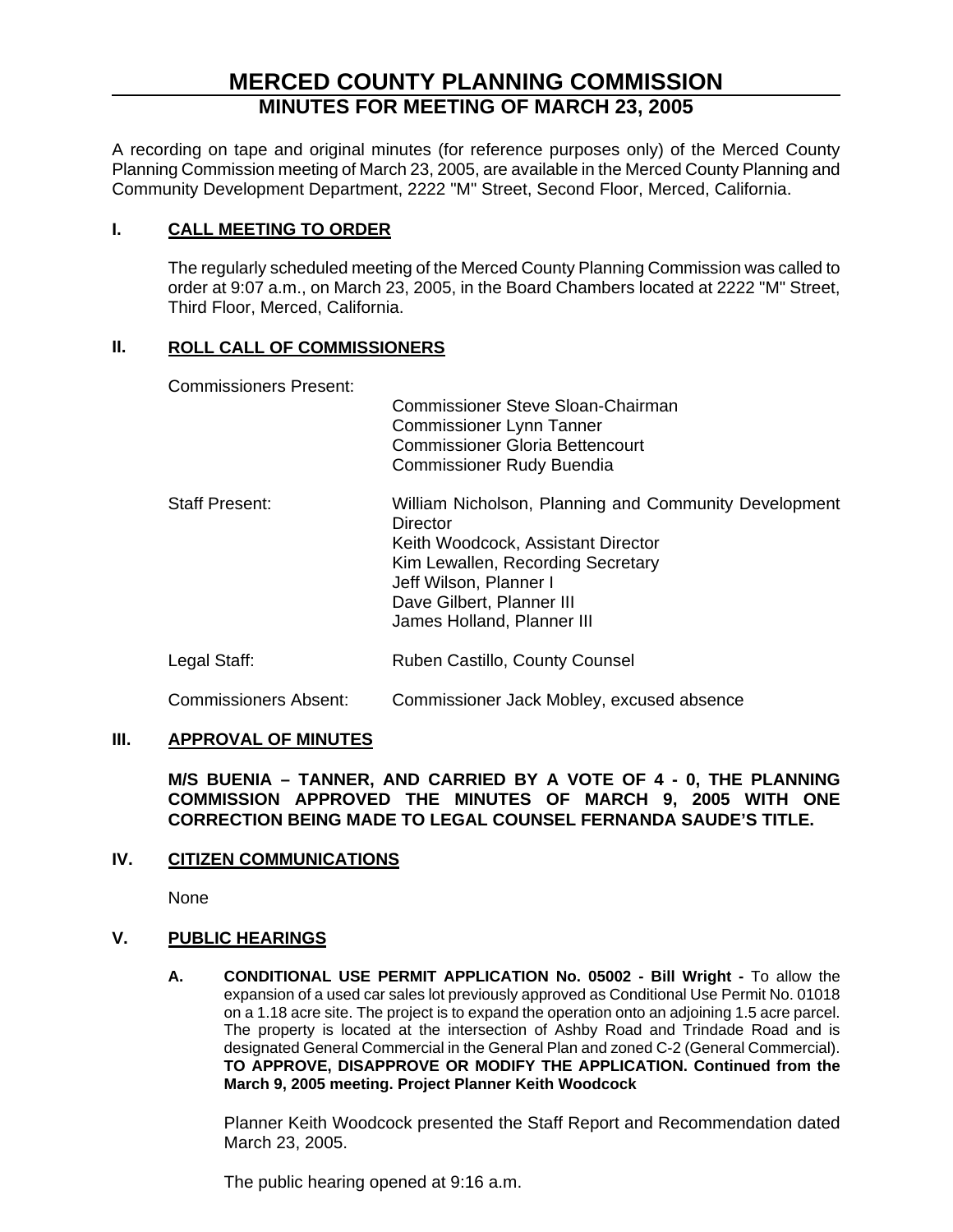No one spoke in favor or against this application.

The public hearing closed at 9:16 a.m.

## **MOTION: M/S TANNER - BUENDIA, AND CARRIED BY A VOTE OF 4 - 0, THE PLANNING COMMISSION EXEMPTS CONDITIONAL USE PERMIT APPLICATION No. 05002, FROM CEQA.**

**MOTION: M/S TANNER - BUENDIA, AND CARRIED BY A VOTE OF 4 - 0, THE PLANNING COMMISSION CONCURS WITH THE STAFF REPORT AND RECOMMENDATION DATED MARCH 23, 2005, AND MAKES THE 8 FINDINGS SET FORTH IN THE STAFF REPORT AND, BASED ON THOSE 8 FINDINGS, APPROVES CONDITIONAL USE PERMIT APPLICATION No. 05002 SUBJECT TO THE 10 CONDITIONS SET FORTH IN THE STAFF REPORT AS FOLLOWS:** 

#### **Conditions:**

- 1. Conditional Use Permit Application No. 05002 is to allow the expansion of a car sales lot approved by CUP 01018. Conditions of Approval of CUP 01018 remain valid and in force.
- 2. The applicants shall comply with all applicable regulations administered by the County. These regulations shall include, but not be limited to standards administered by the County Fire, Health, Planning and Public Works Departments.
- 3. The applicant shall file a Hazardous Material Business Plan with the Division of Environmental Health, if needed.
- 4. The parcel shall be maintained in a condition that will not be dangerous or injurious to neighboring property. Weeds, rubbish and other dangerous or injurious materials are a public nuisance and required to be abated under MCC Section 9.25.
- 5. Approved addressing or numbers shall be placed on premises in such a position as to be plainly visible and legible from the street fronting the property (UFC 901.4.4).
- 6. All parking and maneuvering areas and driveways shall be paved with an asphaltic or concrete surface, identified as suitable by the Department of Public Works.
- 7. The applicant shall make all on and off site improvements, as determined to be necessary the Department of Public Works Road Division, to comply with adopted County policies and standards. Drainage shall be managed and disposed of in accordance with County standards.
- 8. The property owner(s) shall dedicate to the County of Merced an additional 20-foot width of right-of-way along the entire frontage of Ashby Road and the easterly 20 feet of westerly 30-foot portion of Trindade Road. The legal description(s) and exhibit(s) needed for the grant deed easement shall be prepared by a licensed land surveyor or by a civil engineer authorized to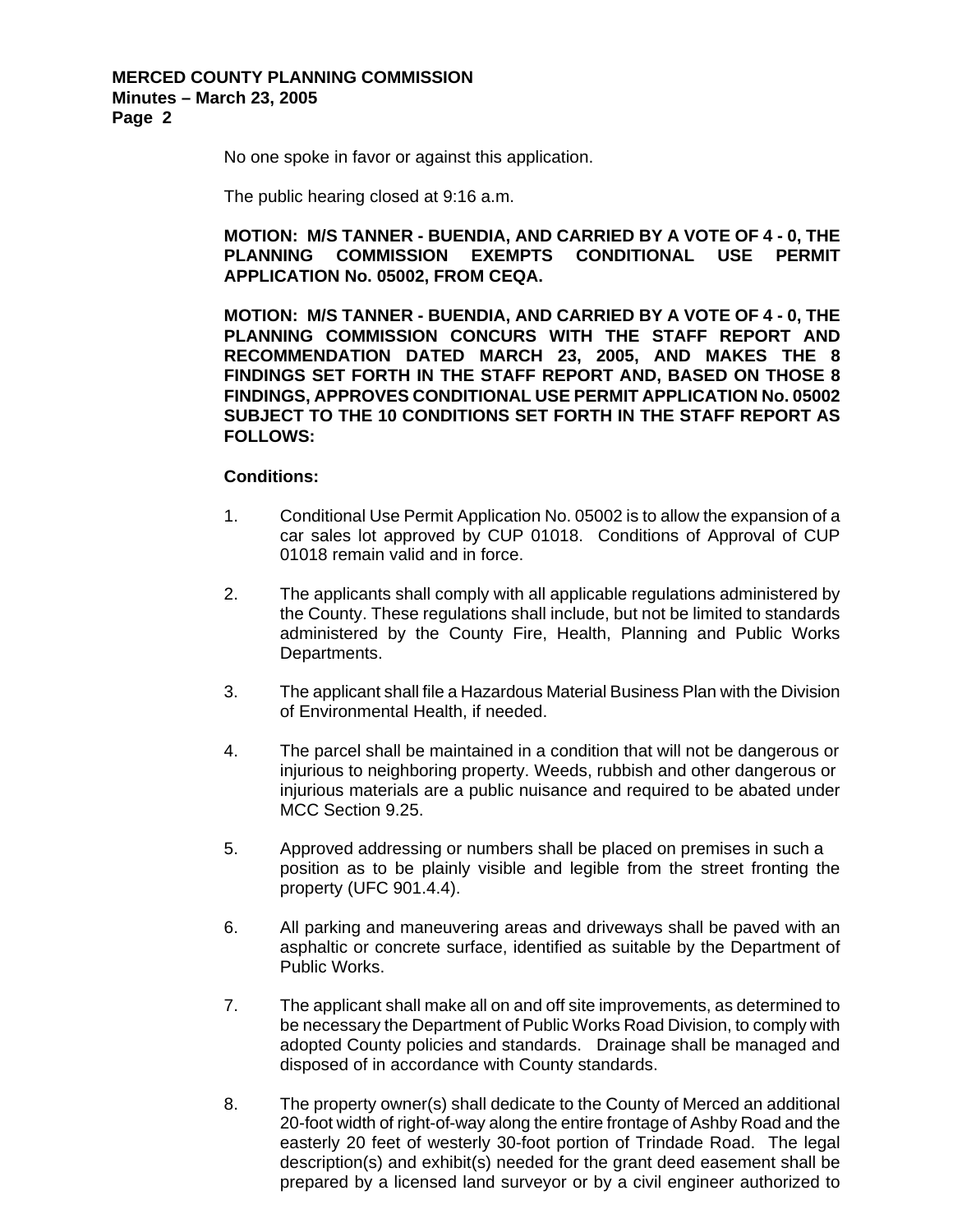**Page 3** 

perform land surveying. Approved grant deed with accompanying legal description(s) and exhibit(s) shall be submitted for recordation within two months from the issuance date of this permit.

- 9. The project shall comply with the standard conditions of approval listed in Planning Commission Resolution No. 97-1
- 10. A mitigation-monitoring fee of \$**272.00** shall be paid prior to submittal of any building plans. Should additional staff time be required for review of the development plans or condition monitoring, the applicant shall reimburse the County for staff time at the established hourly rate at the time of plan review or inspection.
- **B. CONDITIONAL USE PERMIT APPLICATION No. 04008 Mike Williams To legalize a** land leveling equipment storage yard and business. The property is located on the west side of Johnson Road, 1000 feet north of Capri Avenue in the Los Banos area on land designated as Agricultural land use in the General Plan and zoned A-1 (General Agricultural). **TO APPROVE, DISAPPROVE OR MODIFY THE APPLICATION. Project Planner Jeff Wilson**

Planner Jeff Wilson presented the Staff Report and Recommendation dated March 23, 2005.

The public hearing opened at 9:25 a.m.

Mike Smith, CCPS, states that he accepts the conditions in the staff report and he asked for approval of this application.

The public hearing closed at 9:26 a.m.

**MOTION: M/S BETTENCOURT - BUENDIA, AND CARRIED BY A VOTE OF 4 - 0, THE PLANNING COMMISSION EXEMPTS CONDITIONAL USE PERMIT APPLICATION No. 04008, FROM CEQA.** 

**MOTION: M/S BETTENCOURT - BUENDIA, AND CARRIED BY A VOTE OF 4 – 0, THE PLANNING COMMISSION CONCURS WITH THE STAFF REPORT AND RECOMMENDATION DATED MARCH 23, 2005, AND MAKES THE 9 FINDINGS SET FORTH IN THE STAFF REPORT AND, BASED ON THOSE 9 FINDINGS, APPROVES CONDITIONAL USE PERMIT APPLICATION No. 04008 SUBJECT TO THE 14 CONDITIONS SET FORTH IN THE STAFF REPORT AS FOLLOWS:** 

#### **Conditions:**

- 1. Conditional Use Permit Application No. 04008 is to legalize an existing land leveling equipment and storage yard and business, known as Williams Land Leveling.
- 2. The applicant shall comply with all standard conditions of approval listed in the Planning Commission Resolution No. 97-1 (except No. 6, 12, and 13).
- 3. The applicant shall file a Hazardous Material Business Plan with the Division of Environmental Health.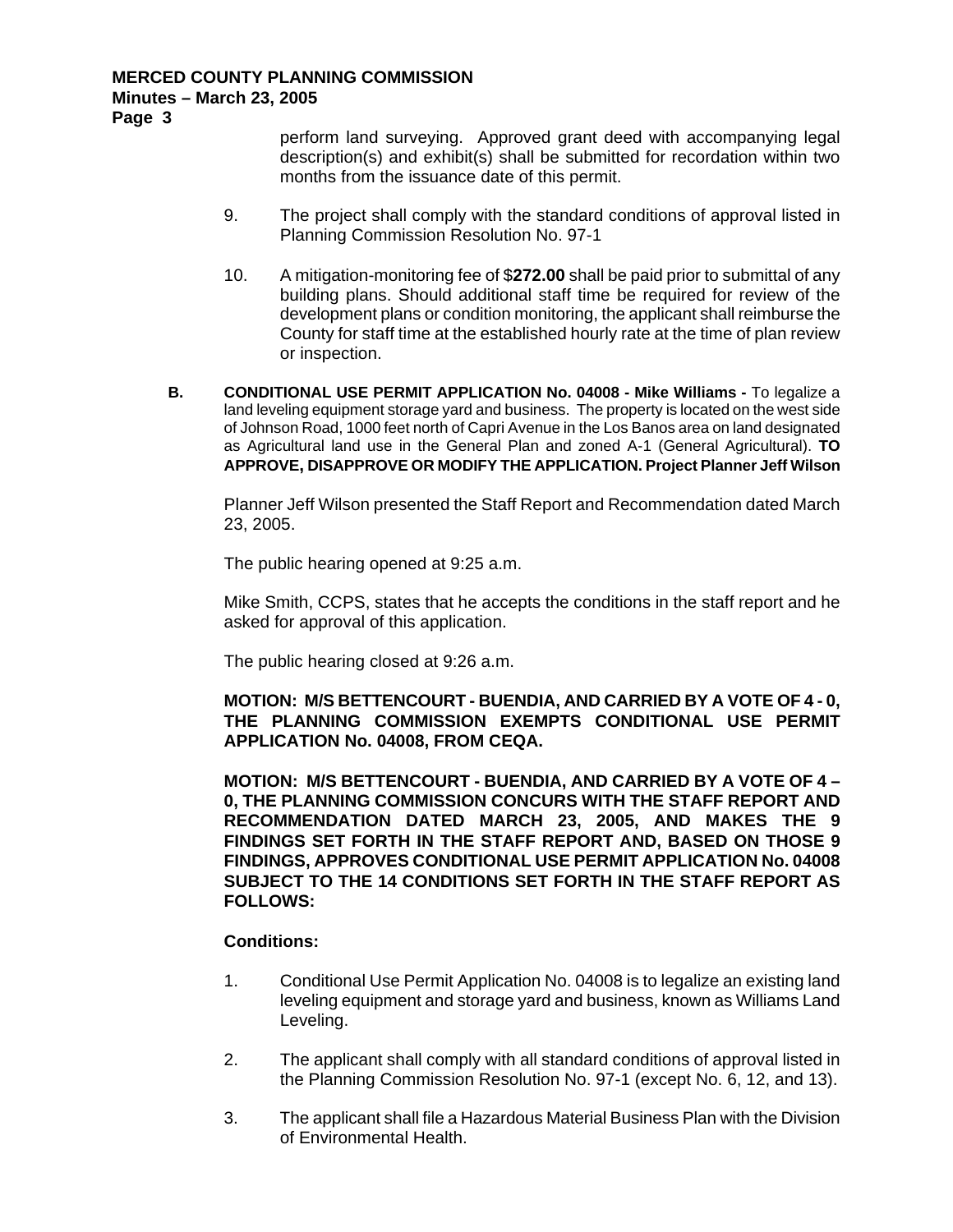**Page 4** 

- 4. The applicant shall relocate the fuel tanks to appropriate distances from existing structures (as shown on revised plot plan) and obtain a Building Permit for the fuel tanks.
- 5. Fire extinguishers with a minimum rating of 20-B: C shall be located in accessible locations as approved by the Fire Department.
- 6. Access gates, if any, must be provided with a Merced County coded 'Knox' key switch or a 'Knox' padlock, whichever is most appropriate (UFC 902.4).
- 7. The parcel shall be maintained in a condition that will not be dangerous or injurious to neighboring property. Weeds, rubbish and other dangerous or injurious materials are a public nuisance and required to be abated under MCC Section 9.25.
- 8. Approved addressing or numbers shall be placed on premises in such a position as to be plainly visible and legible from the street fronting the property (UFC 901.4.4).
- 9. All storm water runoff generated from the project site shall be directed away from the County right of way and adjacent property.
- 10. All parking and maneuvering areas and driveways shall be paved with an asphaltic or concrete surface, identified as suitable by the Department of Public works with materials identified as suitable by the Department of Public Works. The area used for storage of the land leveling equipment shall be surfaced with an aggregate base type material, identified as suitable by the Department of Public works.
- 11. The property owner shall dedicate to the County of Merced, a 30-foot width of road right-of-way (property owner's half of a 60-foot ultimate right-of-way width) along the entire frontage of North Johnson Road measured from the centerline of the existing 50-foot wide, non-accepted road right-of-way. Legal description and exhibit map for the grant deed prepared by a licensed land surveyor or by a civil engineer authorized to perform land surveying shall be submitted for review an approval within six months from the date on which this permit was approved. A fully executed grand deed with accompanying approved legal description and exhibit map shall be submitted for recordation within one month after the deed is returned to the property owner for signature.
- 12. The property owner shall obtain an Encroachment Permit from the Department of Public Works/Road Division, pay the required permit fees, and construct rural "agricultural" typed paved driveway approaches at the two existing driveway approaches onto North Johnson Road. The minimum width of the approaches shall be 18 feet while the maximum width shall be 35 feet. All work shall be in accordance to the Merced County Public Works Improvement Standards and Specifications. This work shall be accomplished within six months from approval of this application.
- 13. The property owner shall install a streetlight at the existing driveway approach on North Johnson Road serving the existing garage. The street light may be mounted on the existing wood service pole. It shall be operational during all non-daylight hours. The cost for operating and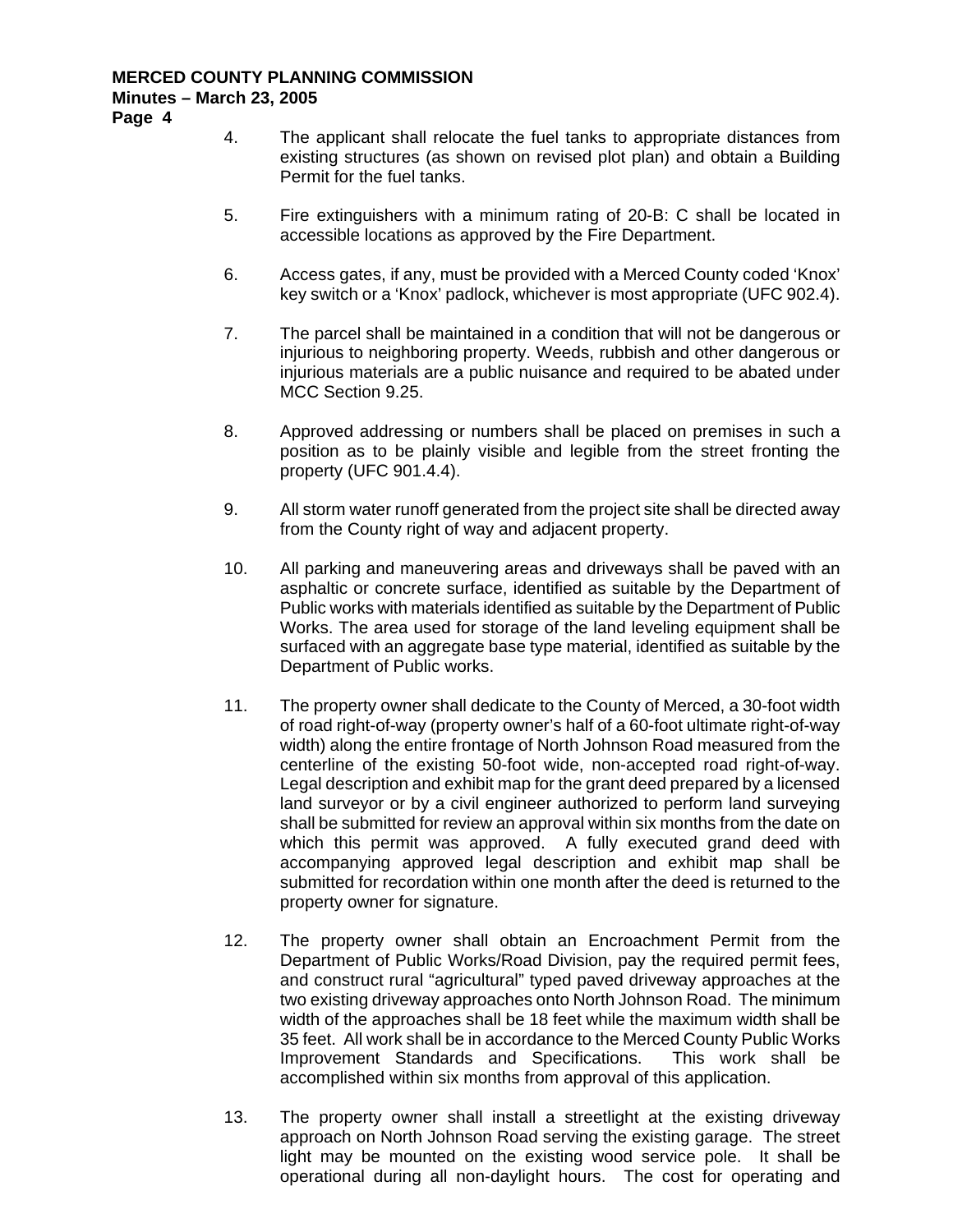**Page 5** 

maintaining the street light shall be paid by the property owners, not the County. This work shall be accomplished within six months from the date of the approval of this application.

- 14. For the purpose of condition monitoring, an initial inspection fee in the amount of **\$204.00** shall be paid within 10 days of the Planning Commission approval date. Should additional inspections be required, the applicant shall pay the inspection fee at the hourly rate in effect at the time of the inspection.
- **C. MINOR SUBDIVISION APPLICATION No. 04056 Balbir Samra and Rajvinder Khakh**  To divide a 40 acre parcel into two parcels; Parcel No.  $1 = 20$  acres and Parcel No.  $2 = 20$ acres. The property is located on the north side of Bradbury Road and 665 feet east of Sycamore Street in the Delhi area on land designated Agricultural Land use in the General Plan and is zoned A-1 (General Agriculture). **TO APPROVE, DISAPPROVE OR MODIFY THE APPLICATION. Project Planner Jeff Wilson**

**This item has been continued to the April 13, 2005 meeting at the request of the applicant.** 

**D. MINOR SUBDIVISION APPLICATION No. 05009 – Michael Coelho -** To divide 80.66 acres into four parcels resulting in three 20 acre parcels and one 20.66 acre parcel. The project is located on the east side of Van Clief Road, ½ mile south of Westside Boulevard in the Stevinson area. The project site is designated as Agricultural in the General Plan and is zoned A-1 (General Agricultural). **TO APPROVE, DISAPPROVE OR MODIFY THE APPLICATION. Project Planner Dave Gilbert** 

Planner Dave Gilbert presented the Staff Report and Recommendation dated March 23, 2005.

The public hearing opened at 9:35 a.m.

Larry Bowers, B.C.A, stated that the irrigation has been upgraded and the reasoning for this minor subdivision is for family planning and financial purposes.

Commissioner Tanner asked how the irrigation system is set up.

Mike Coelho, applicant, stated that the pipeline goes east to west to the center of the property.

Commissioner Bettencourt asked if there is a road along the back part of the property. Mr. Coelho replied that there is a dirt road consisting of sandy soils.

The public hearing closed at 9:37 a.m.

**MOTION: M/S TANNER - BUENDIA, AND CARRIED BY A VOTE OF 3 - 1, NAY BY COMMISSIONER BETTENCOURT, THE PLANNING COMMISSION EXEMPTS MINOR SUBDIVISION APPLICATION No. 05009, FROM CEQA.** 

**MOTION: M/S TANNER - BUENDIA, AND CARRIED BY A VOTE OF 3 - 1, NAY BY COMMISSIONER BETTENCOURT, THE PLANNING COMMISSION CONCURS WITH THE STAFF REPORT AND RECOMMENDATION DATED MARCH 23, 2005, AND MAKES THE 11 FINDINGS SET FORTH IN THE STAFF REPORT AND, BASED ON THOSE 11 FINDINGS, APPROVES MINOR**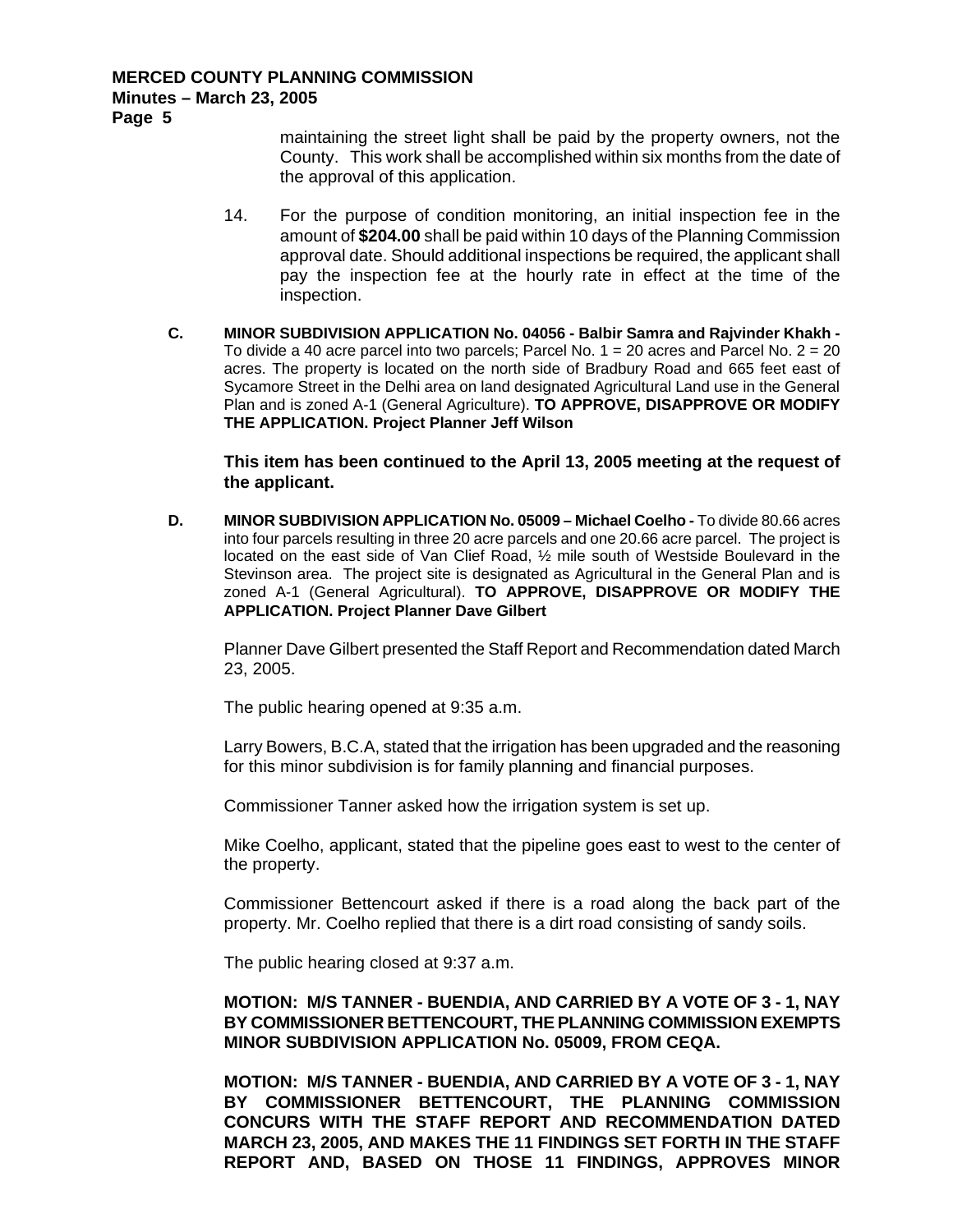**Page 6** 

## **SUBDIVISION APPLICATION No. 05009 SUBJECT TO THE 5 CONDITIONS SET FORTH IN THE STAFF REPORT AS FOLLOWS:**

## **Conditions:**

- 1. A parcel map, including all parcels involved, shall be recorded within two (2) years of the Planning Commission approval date as required by the Subdivision Map Act and Merced County Subdivision Code.
- 2. A Right-to-Farm Certificate shall be placed on the parcel map notifying the potential buyers of the resulting parcels that the subject property is in the vicinity of active farming operations and residents may be subject to inconveniences or discomforts resulting from the pursuit of agricultural operation.
- 3. To complete the property owner's half of a 60-foot ultimate right-of-way width; the property owner shall dedicate to the County of Merced, annotated on the parcel map, an additional 5-foot width of road right-of-way along the entire frontage of Van Clief Road.
- 4. The applicant shall not discharge any drainage water from the property into MID facilities.
- 5. That MID irrigation water delivery shall be ensured to all parcels and an irrigation easement shall be provided from the existing irrigation delivery gate currently serving the whole property if there is not an irrigation delivery located within each new parcel.
- **E. MAJOR SUBDIVISION APPLICATION No. 97006 Fox Hills Management Group, LLC**  To review the Development Agreement produced by Fox Hills Management Group that will implement the conditions of approval and mitigation measures required for Fox Hills through the Specific Plan, Environmental Impact Report and Major Subdivision review and approval processes. **TO RECOMMEND TO THE BOARD OF SUPERVISORS ADOPTION, DISAPPROVAL OR MODIFICATION OF THE DEVELOPMENT AGREEMENT. Project Planner James Holland**

Planner James Holland presented the Staff Report and Recommendation dated March 23, 2005.

The public hearing opened at 9:54 a.m.

Gregory Bock with Fox Hills indicated to the Commission that he is available to answer any questions.

The public hearing closed at 9:55 a.m.

Ruben Castillo, County Counsel, questioned the seven year old CEQA negative declaration for this application. Planner James Holland replied that there have been no changes in environmental or land use conditions to indicate the existing negative declaration was invalid.